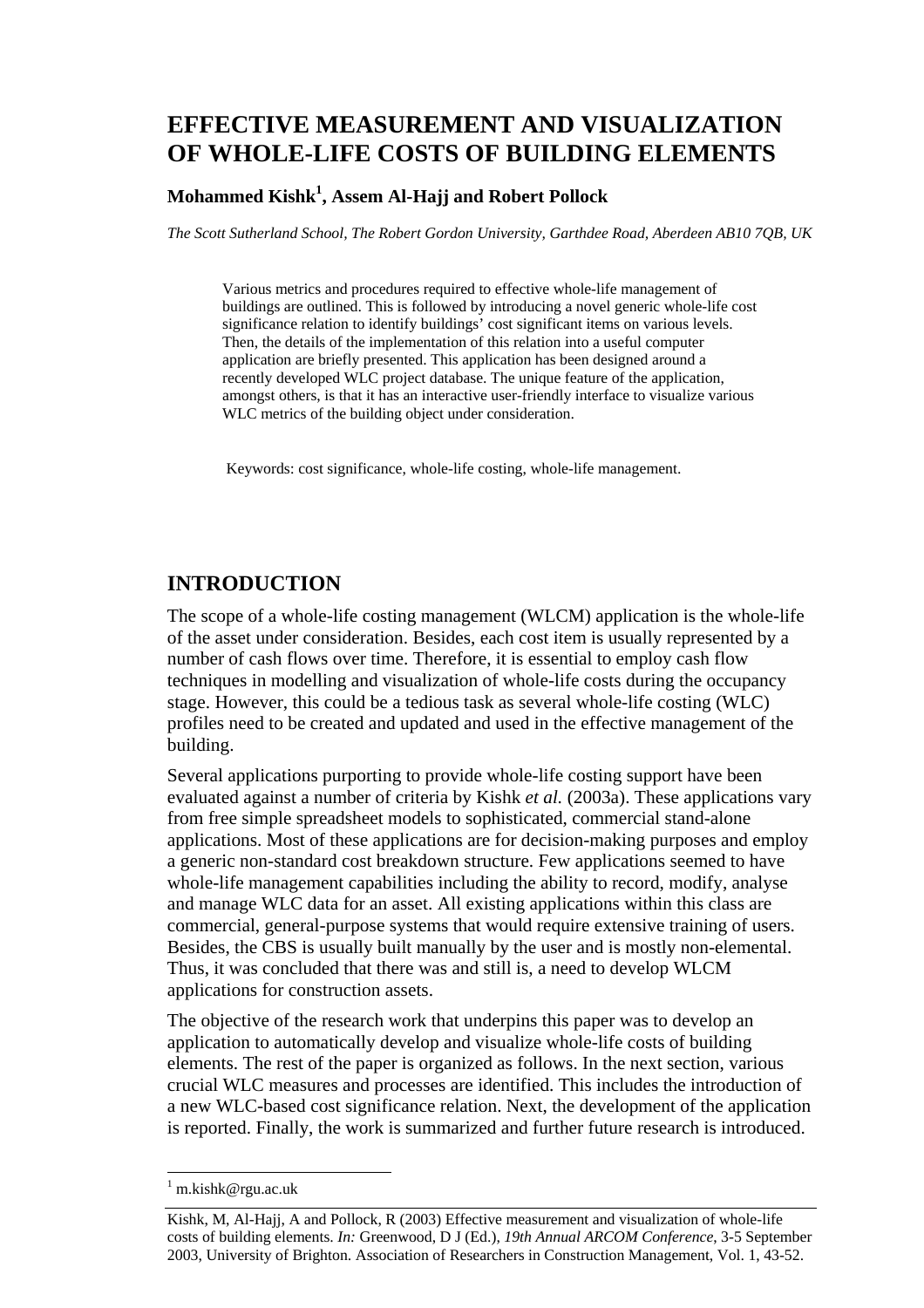## **CRUCIAL WLCM MEASURES**

Effective whole-life costing management include, amongst others, four key processes (Kishk *et al.*, 2002b): (1) recording the actual performance and cost history of the building; (2) analysis of the recorded history and feeding the accumulated experience back to the design process and forward to future stages of the life cycle; (3) assessment and control of costs throughout the whole life of the building; and (4) planning the timing of work and expenditure. A number of WLC measures and procedures crucial to support these processes are outlined in this section.

#### **WLC modelling**

As mentioned above, it is crucial to employ the cash flow technique in deriving various procedures and measures of the application. The whole life cost contribution of any cost item  $C_i$ , represented by  $T$  cash flows  $C_i^i$ , can be calculated using the discounted cash low technique as

$$
NPV = \sum_{t=0}^{T} PWS_t C_t^i \tag{1}
$$

where *PWS*, is the discount factor at time  $t$  given by

$$
PWS_t = \frac{1}{(1+r)^t} \tag{2}
$$

and *r* is the discount rate.

#### **WLC profiles**

Planning profiles of various activities will be represented in the form of cash flow diagrams (CFDs) or as discounted cash flow diagrams (DCFDs). A CFD of an activity shows the 'real money' required at every year of the analysis period to carry out that activity. A DCFD shows the present values of these real cash flows, i.e. the amounts of money that need to be invested today to meet future requirements of the activity.

Other crucial WLC profiles include the cumulative whole-life cost contributions (CWLC) and the remaining whole-life cost contributions (RWLC). The CWLC is the summation of all discounted cash flows within the period from the initial time,  $t = 0$ , to the present time, *pt* , i.e.

$$
CWLC_i = \sum_{t=0}^{pt} PWS_t C_t^i
$$
 (3)

The RWLC is the summation of all discounted cash flows within the period from the present time, *pt* , to the end of the analysis period, *T* , i.e.

$$
RWLC_i = \sum_{t=pt}^{T} PWS_t C_t^i
$$
 (4)

#### **The cost significance relation**

It has been long recognized that it is impractical to consider all whole-life cost components during the management of occupied buildings. Thus, many researchers (e.g. Al-Hajj, 1991; Al-Hajj and Horner, 1998) proposed to focus on the so-called 'cost significant' areas where cost effectiveness might easily be realized. Based on earlier work on cost significance (Horner and Zakieh, 1996; Al-Hajj and Horner,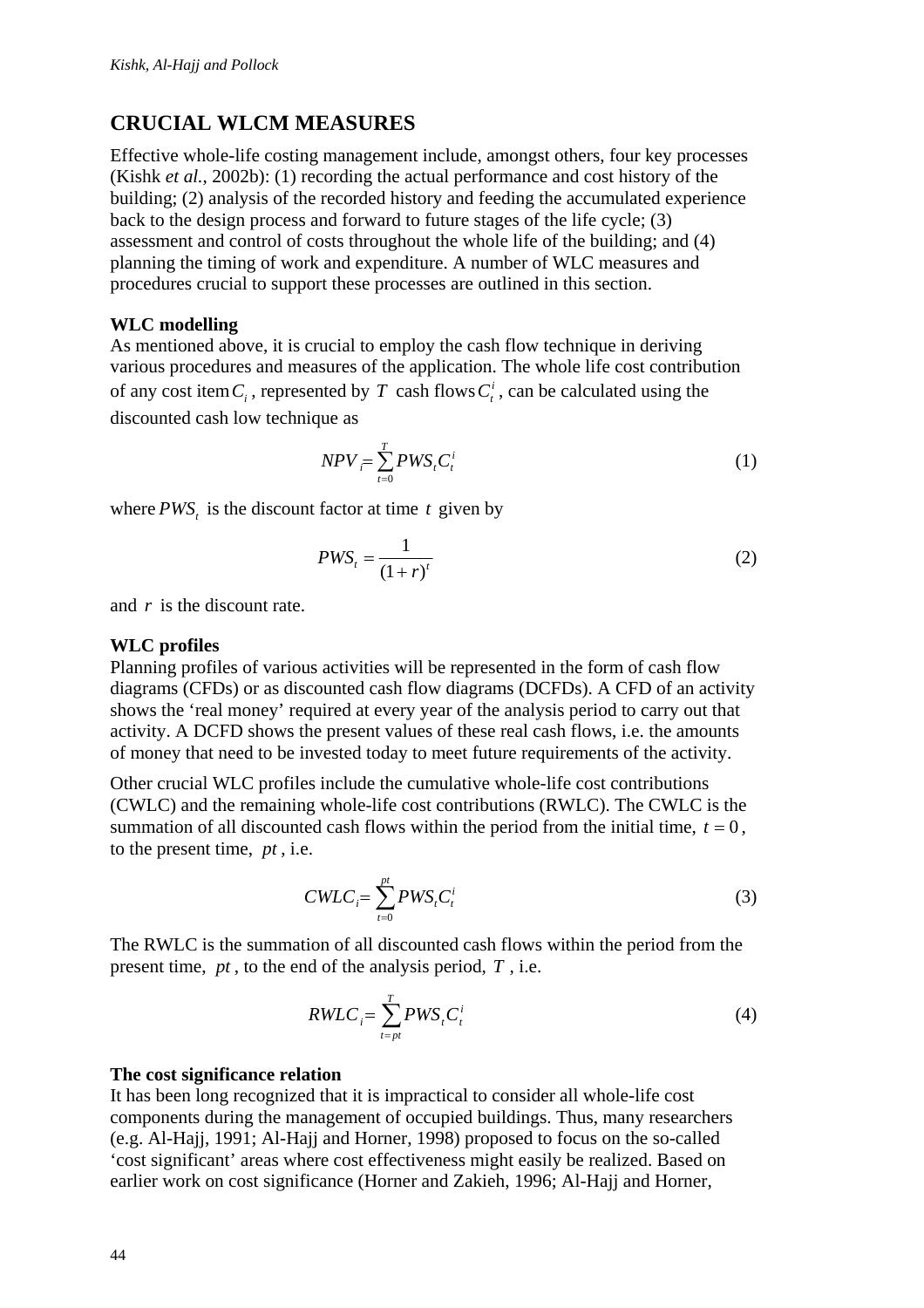1998), Kishk *et al.* (2003b) derived a generic relation to identify the set of costsignificant items from a given *n* items,  $I_i$ , as

$$
S = I_i \, |SR_i \ge ST \tag{5}
$$

where *SR<sub>i</sub>* and *ST* are the items' cost ratios and the significance threshold, respectively, given by

$$
SR_{i} = \frac{RWLC_{i}}{\sum_{j=1}^{n} RWLC_{j}} = \frac{\sum_{t=pt}^{T} PWS_{i}C_{t}^{i}}{\sum_{j=1}^{n} \sum_{t=pt}^{T} PWS_{i}C_{t}^{j}}
$$
(6)  

$$
ST = \frac{1}{n}
$$
(7)

The use of the RWLC measure to calculate the significance ratio of an item (Equation 6) is in line with the main objective of the planning process because it reflects the future significance of an item (Kishk *et al.*, 2003b).

### **DESIGN OF THE APPLICATION**

#### **The WLC database**

The application utilizes a project-specific WLC database that as been designed and reported in Kishk *et al.* (2002a). This database is designed around the concept of the 'building object' that enables manipulating various building components in a practical and convenient manner within a CAD application. The original structure of the database includes four main tables: (1) the building information; (2) the building objects, (3) the object activities and (4) the object costs. The first table stores the building and economic data while the second table stores the building objects table. The other two main tables store the activities and cost items of the building objects.

The project database has been extended to allow recording the actual elemental and non-elemental data of occupied buildings. As shown in figure 1, the extended structure of the project database allows elemental data to be recorded in a straightforward way on the activities and cost items levels. This is facilitated by using two tables: the activities history table and the cost items. The first table stores the history of the elemental activities. Elemental activities data are stored in 7 fields to record information that uniquely identify the activity and map it to a specific building object and whether the activity has been done or rescheduled, the associated time and the reason behind that. Likewise, the cost items history table stores the actual cost of the elemental activities.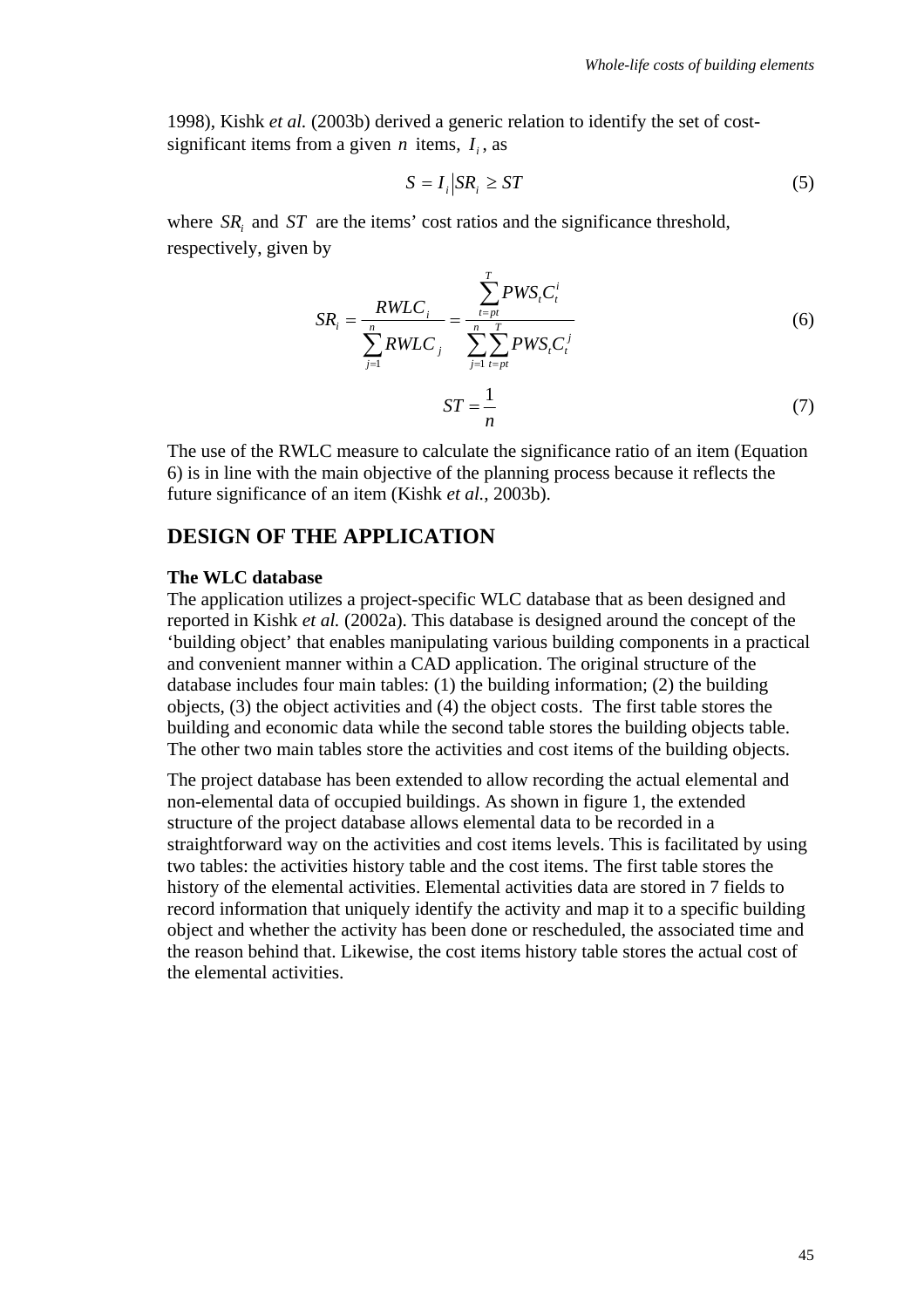

Figure 1: The structure of the extended project database.

### **The application logic**

The application retrieves the recorded data from the project database, analyses it and generates various WLC profiles. This is done in the following steps (figure 2):



**Figure 2:** Simplified process flow diagram of the application.

- A connection to the project database is established.
- The object elements, activities and cost items data are retrieved.
- Each elemental and non-elemental cost item is expressed as number of cash flows based on its recurrence code and these cash flows are stored in a two dimensional matrix consisting of 3 rows and *T* columns as shown in figure (3). As shown, the first, second and third rows of a cash flow (CF) matrix are used to store the item's low, best and high estimates of the cost item, respectively.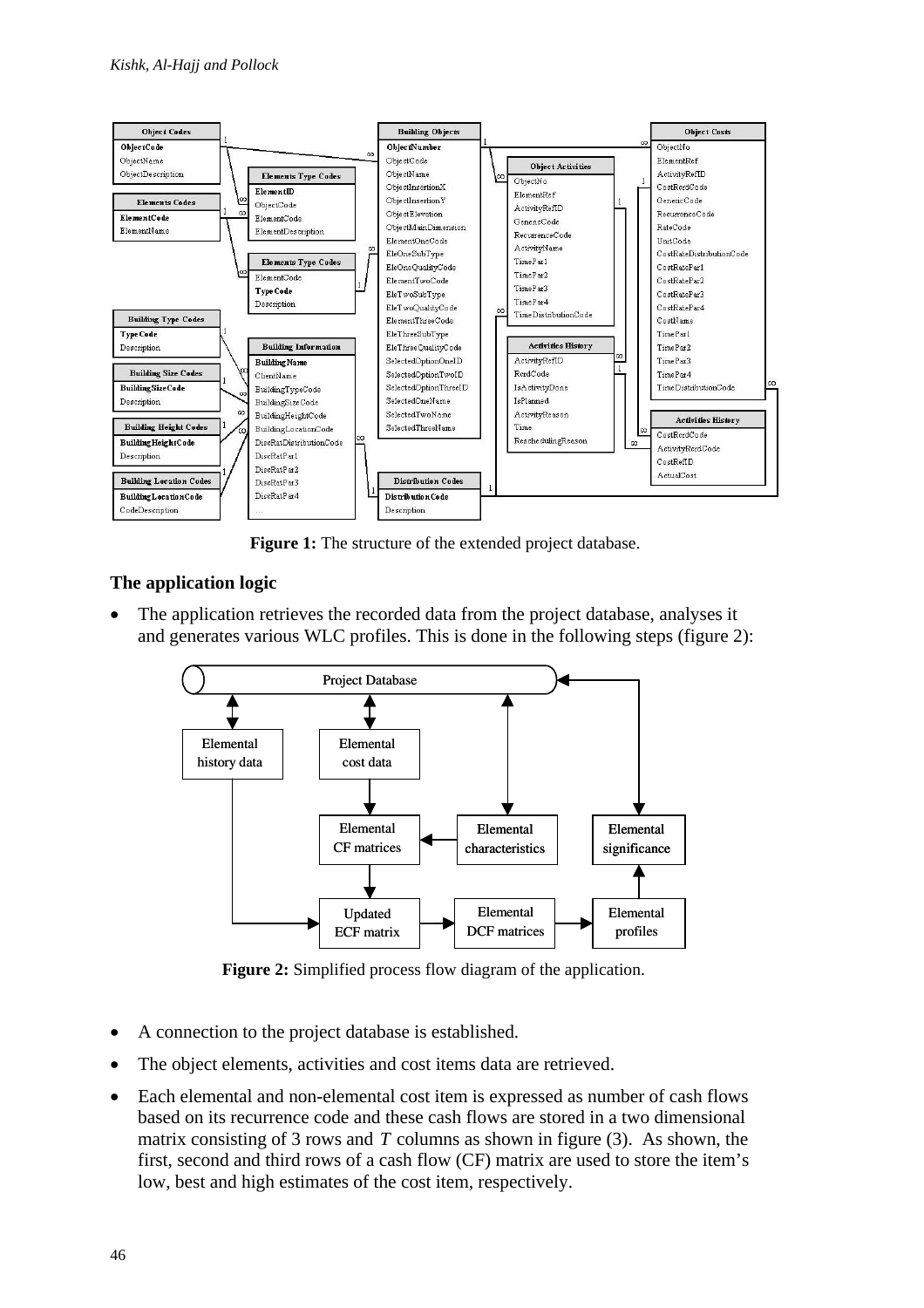|           |                                                                                                                                                                                                                                                               |  |  | Years |  |  |  |
|-----------|---------------------------------------------------------------------------------------------------------------------------------------------------------------------------------------------------------------------------------------------------------------|--|--|-------|--|--|--|
|           |                                                                                                                                                                                                                                                               |  |  |       |  |  |  |
| Estimates |                                                                                                                                                                                                                                                               |  |  |       |  |  |  |
|           | $\left[\begin{array}{cccccccccccc} 1 & 2 & 3 & 4 & 5 & 6 & 7 & 8 & 9 & T \ 0 & 0 & 100 & 0 & 0 & 100 & 0 & 0 & 100 &  & 0 \ \text{Best} & 0 & 0 & 110 & 0 & 0 & 110 & 0 & 0 & 110 &  & 0 \ 0 & 0 & 120 & 0 & 0 & 120 & 0 & 0 & 120 &  & 0 \end{array}\right]$ |  |  |       |  |  |  |
|           |                                                                                                                                                                                                                                                               |  |  |       |  |  |  |

**Figure 3:** The item's cash flow matrix.

- The characteristics of elemental cost items are stored in a matrix for later use. For each cost item, this data includes the cost item's name, recurrence, rate, unit and generic codes and its object, element and activity numbers.
- The elemental history data is retrieved and used to update the cost items' cash flow matrices through a time series model. Because the development of an advanced time series model is outside the scope of the current project, a simple model has been employed. In this model, the recurrence time of a cost item is the average of the recorded recurrence times of this activity. Besides, future low, best and high estimates are the minimum, average and maximum of the recorded costs of that item.
- The updated elemental matrices are combined into an elemental cash flow matrix, ECF
- Equation 2 is used to calculate the discount factors at various years of the analysis period. These factors are stored in a two dimensional matrix, DF, consisting of 3 rows and *T* columns similar to that shown in figure 3. The first, second and third rows of this matrix store the minimum, mean and maximum values of the discount factors.
- Using the elemental characteristics matrix, CF matrices of the current object are constructed on the generic, element and activity levels and their corresponding DCF matrices are calculated using the DF matrix. Then, equations 3 and 4 are employed to calculate the CWLC and RWLC matrices.
- Equation 6 is used to calculate the elemental significance ratios on the generic, element and activity and cost item levels from their corresponding RWLC matrices. Then, the cost significant items, activities and elements are identified using the significance relation 5.

### **IMPLEMENTATION**

The above procedure has been implemented into a computer application using the MATLAB<sup>®</sup> programming environment (The MathWorks, 2000). Figure (4) shows the application interactive interface where the user can select to view various WLC profiles of a specific building object. The interface includes 2 combo box controls and 5 push buttons. The first combo box control sets the visualization level of the data. As shown, this can be on the object, the element, the activity or the cost item levels. The other combo box control sets the visualization detail. As shown in figure (4), one or all of the generic cost categories of the object can be viewed if the visualization level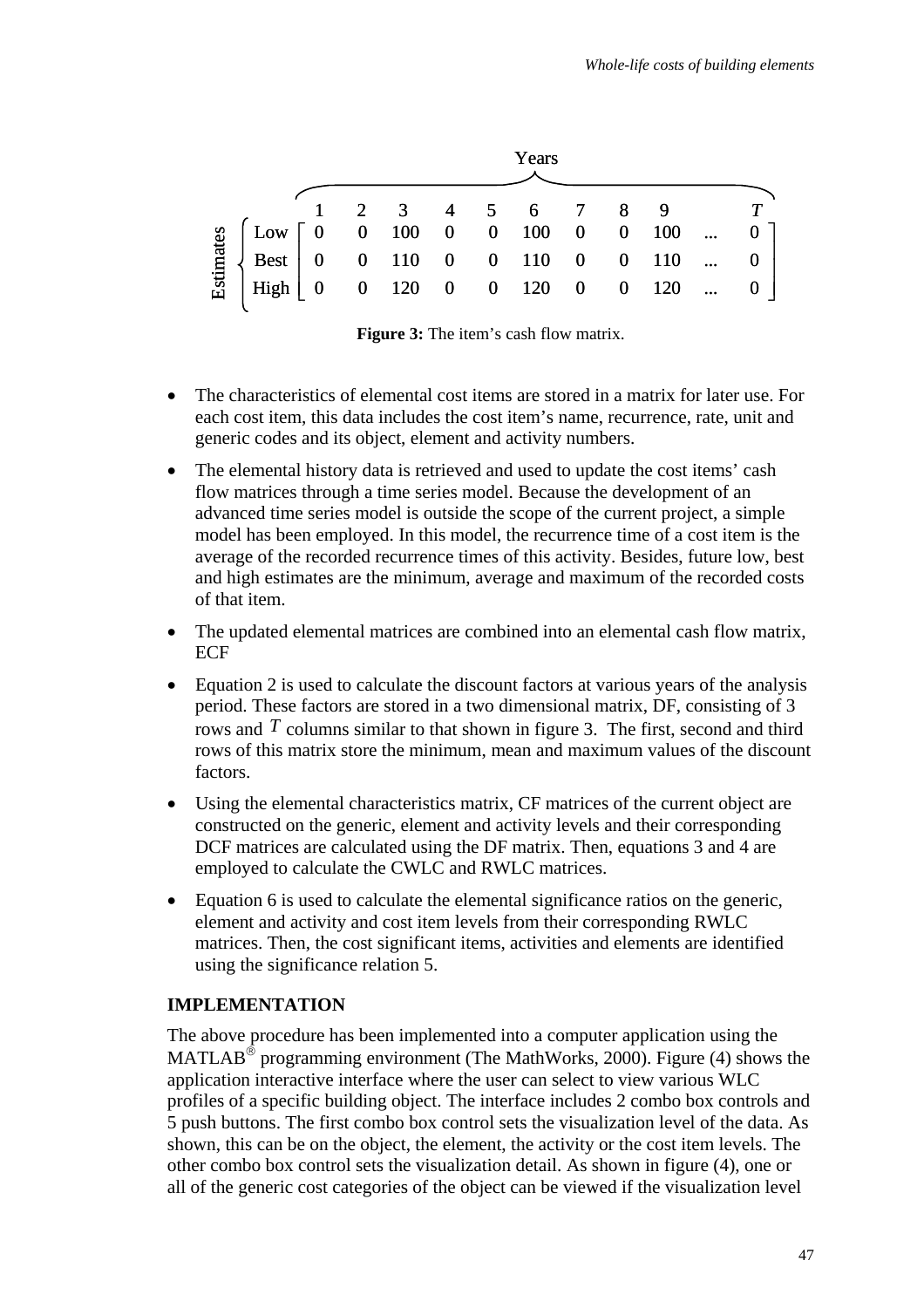is set to the object level. Similarly, one or all of various elements, activities or cost items can be viewed if viewed if the visualization level is set to the element, activity or cost item levels, respectively. The five push button controls are used to display the cash flows, discounted cash flows, cumulative whole life costs (CWLC), remaining whole life costs (RWLC) and significance factors for the selected visualization level and detail.

| WLC Profiles for Object: External Wall #1 |                |                |                                                                            | $\Box$ D $\Box$          |
|-------------------------------------------|----------------|----------------|----------------------------------------------------------------------------|--------------------------|
|                                           |                |                |                                                                            |                          |
|                                           |                |                | The Object Level                                                           | $\overline{\phantom{a}}$ |
|                                           |                |                |                                                                            |                          |
|                                           |                |                | All Generic Cost types                                                     | $\overline{\phantom{a}}$ |
|                                           |                |                | All Generic Cost types<br>Initial & Hericcement Losts<br>Maintenance Costs |                          |
|                                           |                |                | Operating Costs<br>Disposal costs & Resale values                          |                          |
|                                           |                |                |                                                                            |                          |
|                                           |                |                |                                                                            |                          |
|                                           |                |                |                                                                            |                          |
|                                           |                |                |                                                                            |                          |
|                                           |                |                |                                                                            |                          |
|                                           |                |                |                                                                            |                          |
|                                           |                |                |                                                                            |                          |
|                                           |                |                |                                                                            |                          |
|                                           |                |                |                                                                            |                          |
|                                           |                |                |                                                                            |                          |
|                                           |                |                |                                                                            |                          |
|                                           |                |                |                                                                            |                          |
|                                           |                |                |                                                                            |                          |
|                                           |                |                |                                                                            |                          |
|                                           |                |                |                                                                            |                          |
|                                           |                |                | Remaining WLC                                                              |                          |
| <b>CFD</b>                                | Discounted CFD | Cumulative WLC |                                                                            | Significance             |

**Figure 4:** The interactive interface of the application.

To illustrate some aspects of the application, data of an external wall object that has been inserted into the project database using another WLC design application (Kishk *et al.*, 2002a) has been processed by the application and are shown in figures (6 to 9). As shown, bar charts, stacked bar charts or line graphs are used, where appropriate, to visualize various WLC profiles of the wall object.

Bar charts are used to visualize cash flow diagrams. For cash flows of a single generic cost, element, activity or cost item, a novel bar chart is employed whereby low, best and high estimates are shown simultaneously (figure 5). On the other hand, stacked bar charts are used when the cash flows of multiple generic costs, elements, activities or cost items are being compared as shown in figure 6.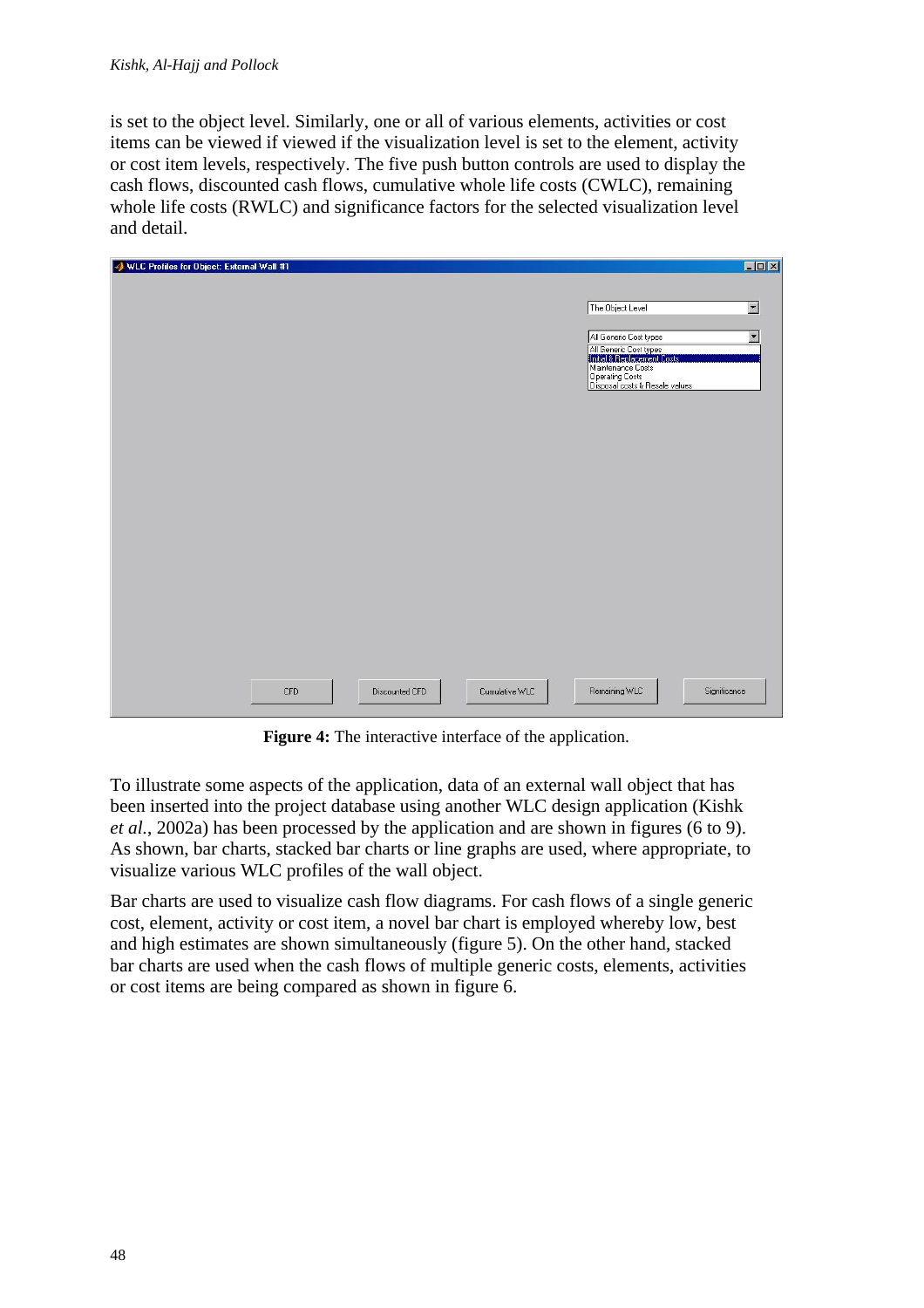

**Figure 5:** Visualization of various estimates of generic costs.



**Figure 6:** Stacked DCFD of various elements.

Line graphs are employed to depict cumulative and remaining whole-life costs whereby the past and future significance of various costs can be identified. Besides,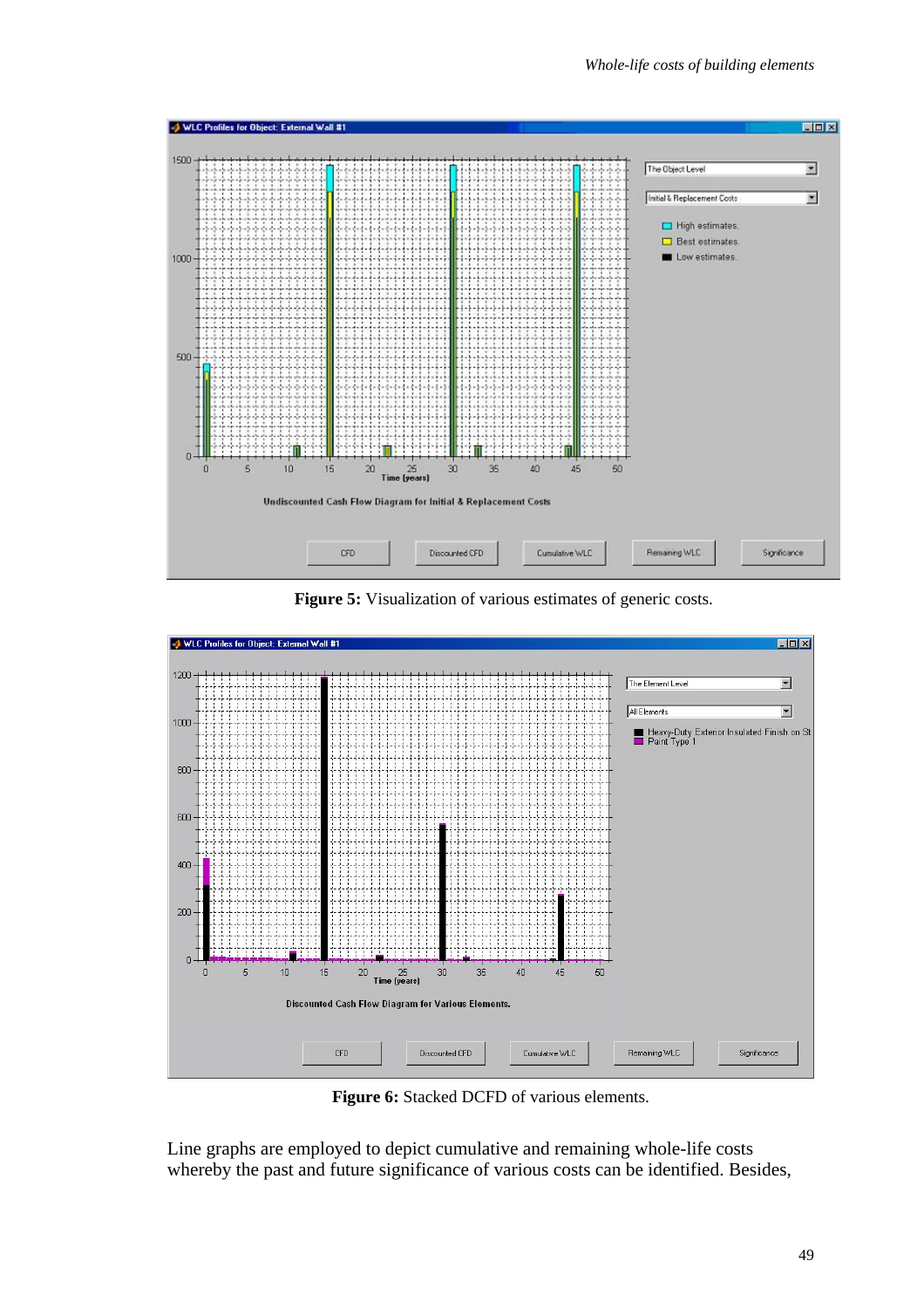the prevailing recurring type of contributing costs can be easily spotted. For example, the smooth RWLC curve of the wall finish element in figure 7 clearly shows that almost all costs of this element are due to annual activities; while the stepped curve of the exterior wall element indicates that these costs are due to a 5-year, non-annual recurring activity.



**Figure 7:** RWLCs of various elements.

Line graphs are also used to identify the significance of the building object under consideration on the generic cost, element, activity, and cost item levels. As shown in figures 8 and 9, the significance threshold is calculated using equation 7 and is represented by a thick dotted line and all the components having cost ratios exceeding or equal to this threshold at any given year are marked as significant.

## **SUMMARY AND FUTURE RESEARCH**

Various WLC measures and processes crucial to effective whole life management of occupied buildings have been outlined. To automatically generate these measures, a computer application has been designed around a recently developed WLC project database. This application provides a visual framework for planning and management of occupied buildings whereby our understanding of how whole-life costs arise can be greatly improved. Besides, it can identify which building elements contribute most to the costs of construction, maintaining and management of buildings. This research work, however, has focused on individual elemental whole life costs. In the future, this will be developed further to cover elemental interaction and operation costs.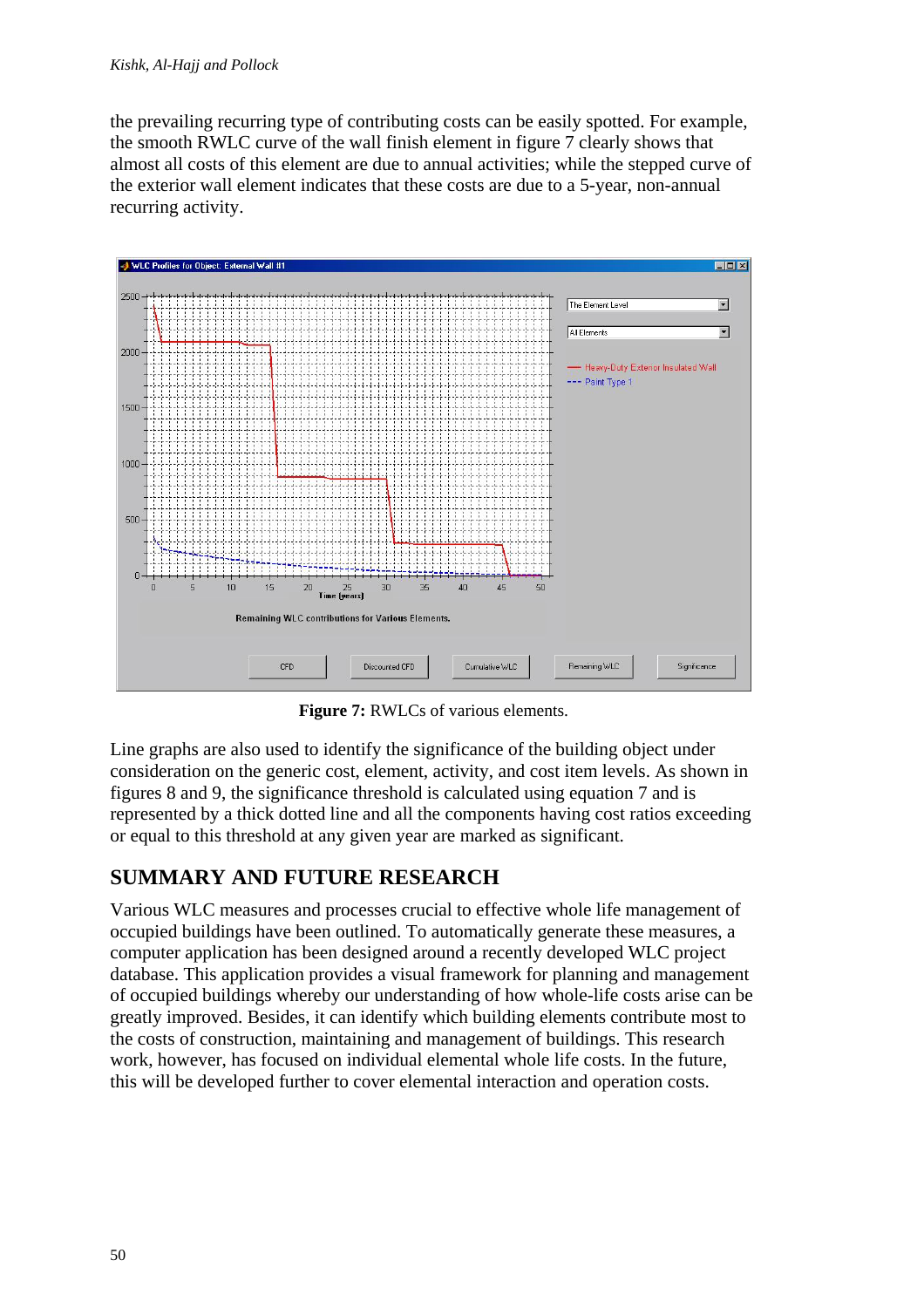

**Figure 8:** Significance of various elements.



**Figure 9:** Significance of various activities.